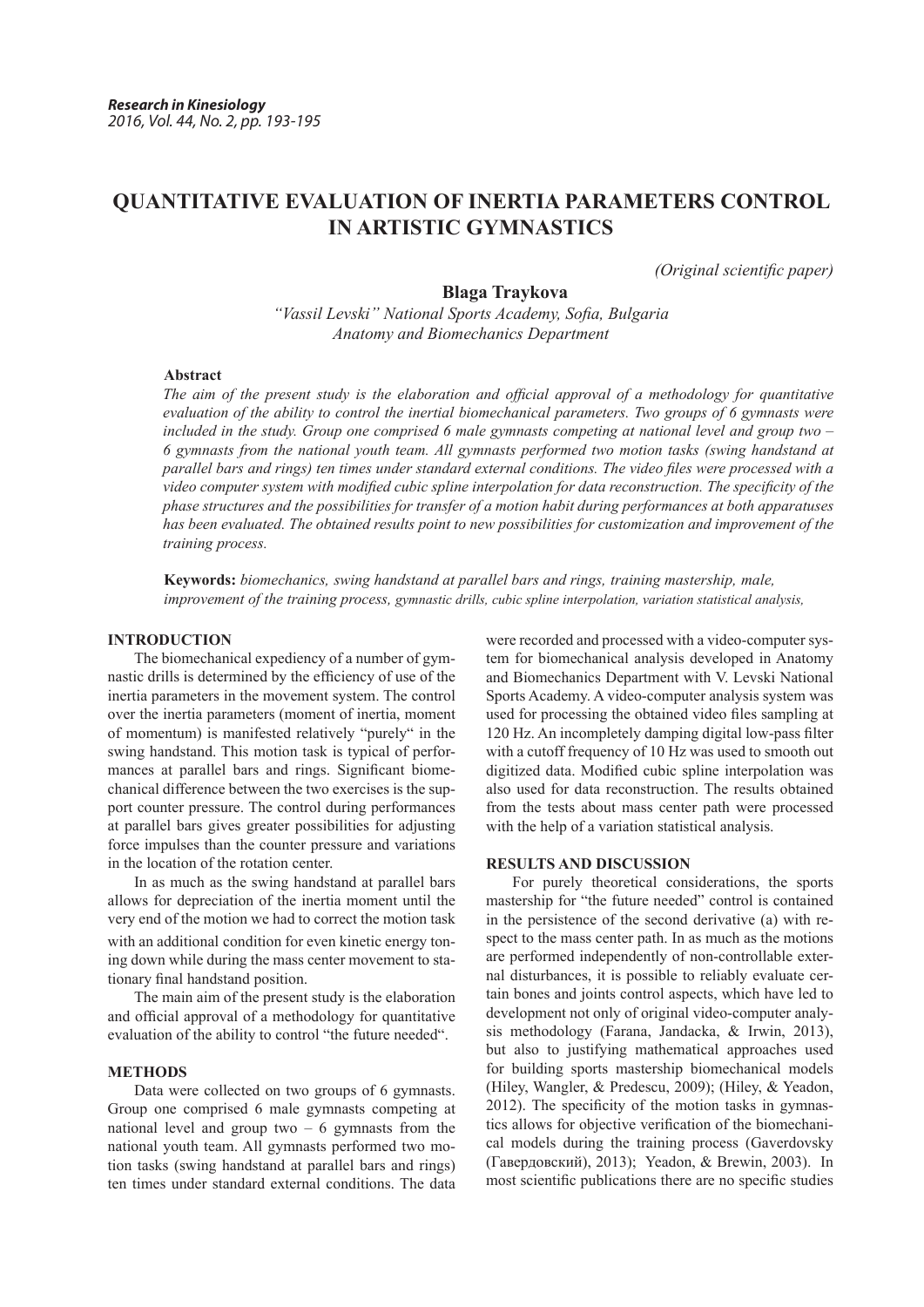evaluating the control with respect to the "action acceptor" after the Anohin's terminology or the so called "the future needed" after Bernstein N.А. Similar quantitative evaluation would have a general theoretical significance because it would disclose internal causal relations in the behavior of the biomechanical structure.

An idealized model for optimum control over the inertia parameters requires equality between the vertical element of "а" and the acceleration of gravity. In practice, this element is always smaller due to the counter reaction. The constant values of "a" may be ensured at varying levels of counter reaction. The question remains as to what background of that force vector renders most active direction.

The results from the variation statistical analysis are presented in tables 1 and 2 for the two groups of gymnasts respectively. Our attention is drawn by the considerably higher variation ratios at rings performances for both groups of gymnasts. The tables also contain a new biomechanical parameter – the third derivative with respect to the mass center movement. This parameter to a certain extent determines the counter reaction background, the absolute values of the acceleration respectively, because the ideal model of inertia moment control is related to its zeroing.

Generally the variations between the two groups are contained not so much in the absolute values of the biomechanical parameters but in their volatility and variability.

Thus the data presented in the tables, as any statistical processing, disguise certain significant individual peculiarities. For example, there is a possibility for relatively constant acceleration values not to lead to a final success – final handstand position. This case appears typical of two gymnasts from the youth team. This fact is of significant importance for customization of the training process methods.

On the other hand the considerably higher values of the variation ratios of youths' velocity parameters allows for individual specificities in the ability to control the temporal sequence of values of that parameter. The quantitative measurement of that parameter is contained in the evaluation of the location of the average velocity over the mass center path.

Fig. 1 and 2 illustrate the functions а (t) with respect to two individual performances of gymnasts from the two groups, and fig. 3 and 4 - functions  $a'(t)$ . In addition to illustrating the statistical variations in the biomechanical structure visible from the data in the tables, noticeable is the fact that the adjusting force impulses of the elite gymnast ease off earlier. A more sensitive parameter for evaluation of the sports mastership is noticeable. Quantitatively it can be obtained by determining the current velocity and its location on the path, after which the acceleration vector remains relatively stable within limited borders. The comparative analysis between the two groups of gymnasts also shows a significant peculiarity, in our opinion, characterizing the forming of the motion habit. The noticeable inaccuracies of the elite gymnasts are largely due to systematic errors in the evaluation of the "future needed". The non-elite gymnasts exhibited bigger inaccuracies in terms of absolute value, however, the high values of the variation ratios are an indication of their "random" nature. These results have particular importance for customization of the training process. There are sufficient grounds to suppose that such a behavior of the structural organization will be noticed also in other



*Fig.1 Men-swing handstand at parallel bars and rings – а* 



*Fig.2 Youths- swing handstand at parallel bars and rings - а*



*Fig.3Men-swing handstand at parallel bars and rings – а'* 



*Fig.4 Youths- swing handstand at parallel bars and rings - а'*